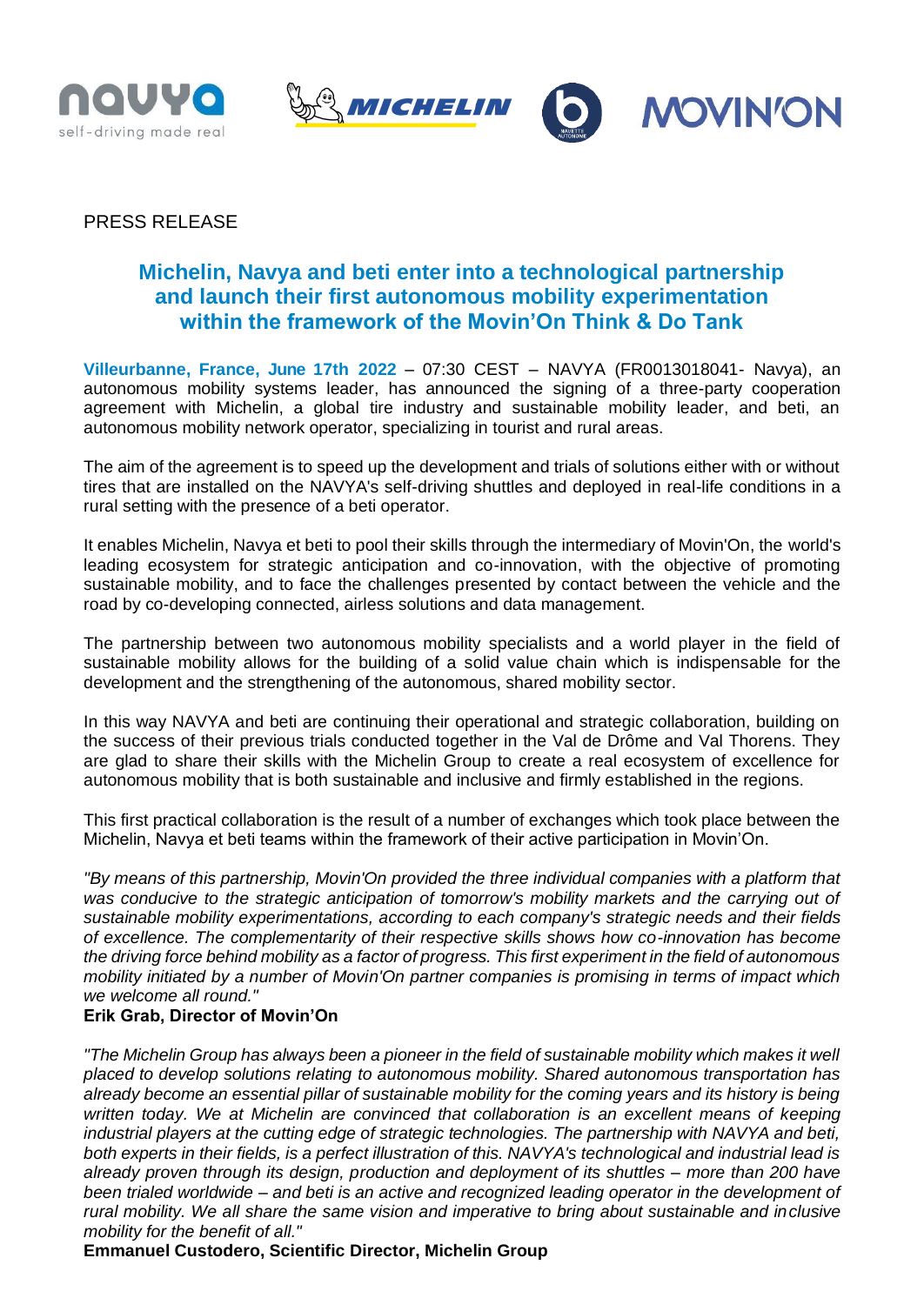*Hand-in-hand with NAVYA and Michelin, beti is continuing in its aim to bring safe, efficient autonomous mobility to the people who live in rural regions. By being at the heart of such partnerships which capitalize on our respective synergies, beti will play its part in creating experiences and services that will shape the mobility of people and goods in the years to come."*

## **Benjamin Beaudet, Managing Director of beti**

*"The partnership with beti and the Michelin Group enables us to strengthen our technological and commercial leadership in the best conditions, with opportunities to create new related services that respond to the expectations of both professionals and general users in a way that is constantly improving. It is a major advantage for NAVYA to be able to benefit from the means, expertise, infrastructure and global reputation of the Michelin Group, which embodies another step in our pursuit of strategic development toward competitiveness and growth."* **Sophie Desormière, CEO of Navya**

#### **About Movin'On**

Movin'On is the world's leading ecosystem of strategic anticipation and co-innovation for sustainable mobility. It brings together more than 300 key stakeholders in the field of sustainable mobility, both public and private, collective and individual: multinationals, startups, cities, countries, communities, international organizations and academics.

Movin'On makes it easier to anticipate market trends and accelerates co-innovation and concrete solutions for a more sustainable kind of mobility.

Throughout the year the Movin'On ecosystem organizes events, both virtual and in person with a view to moving its projects forward.

For further information, visit our website : [www.movinonconnect.com](http://www.movinonconnect.com/)

#### **About Michelin**

Michelin's ambition is to improve the mobility of its customers over the long-term. As a leader in the mobility domain, Michelin designs, manufactures and distributes tyres best-suited to customers' needs and uses, as well as services and solutions to enhance vehicle efficiency. Michelin also offers its customers ways to enjoy unique experiences during their journeys and when travelling. In addition, Michelin develops high-tech materials for many sectors of activity. Based in Clermont-Ferrand, Michelin has offices in 177 countries, employs 124,760 people and operates 68 tyre factories which together produced around 173 million tyres in 2021 (www.michelin.com).

MICHELIN GROUP MEDIA RELATION : +33 (0) 1 45 66 22 22 7J/7J www.michelin.com @MichelinPress 27 cours de l'Ile Seguin, 92100 Boulogne-Billancourt

#### **About beti**

beti is a spin off of bertolami, a family-run firm that has been a mobility operator in the rural regions of France for 70 years. Since 2019 beti has been deploying automated mobility networks in sparsely populated regions and tourist areas. It has participated in two world premiers, namely the operation of NAVYA self-driving shuttles on the flat surfaces of the Val Thorens ski resort and the provision of automated rural mobility over the whole of the Crest Val de Drôme area. beti uses a systematic approach to develop its expertise in association with players such as Eurovia, a subsidiary of the Vinci Group, and the MACIF, leader of the autonomous vehicle community of interest within Movin'On. Press contact: Benjamin Beaudet, +33 (0) 6 76 92 37 07, benjamin.beaudet@bertolami.fr

## **About NAVYA**

Created in 2014, NAVYA is a leading French name specialized in the supply of autonomous mobility systems and associated services. With 280 employees in France (Paris and Lyon), in the United States (Michigan) and in Singapore, NAVYA aims at becoming the leading player in Level 4 autonomous mobility systems for passenger and goods transport. Since 2015, NAVYA has been the first to market and put into service autonomous mobility solutions. The Autonom® Shuttle, main development axis, is dedicated to passenger transport. Since its launch, more than 200 units have been sold in 25 countries as of 31 December 2021. The Autonom® Tract is designed to goods transport. Engaged in an ambitious CSR approach, the Company has an active policy in this area, as illustrated by the obtaining of the ISO 9001 certification in September 2021. The Valeo and Keolis groups are among NAVYA's historical shareholders.